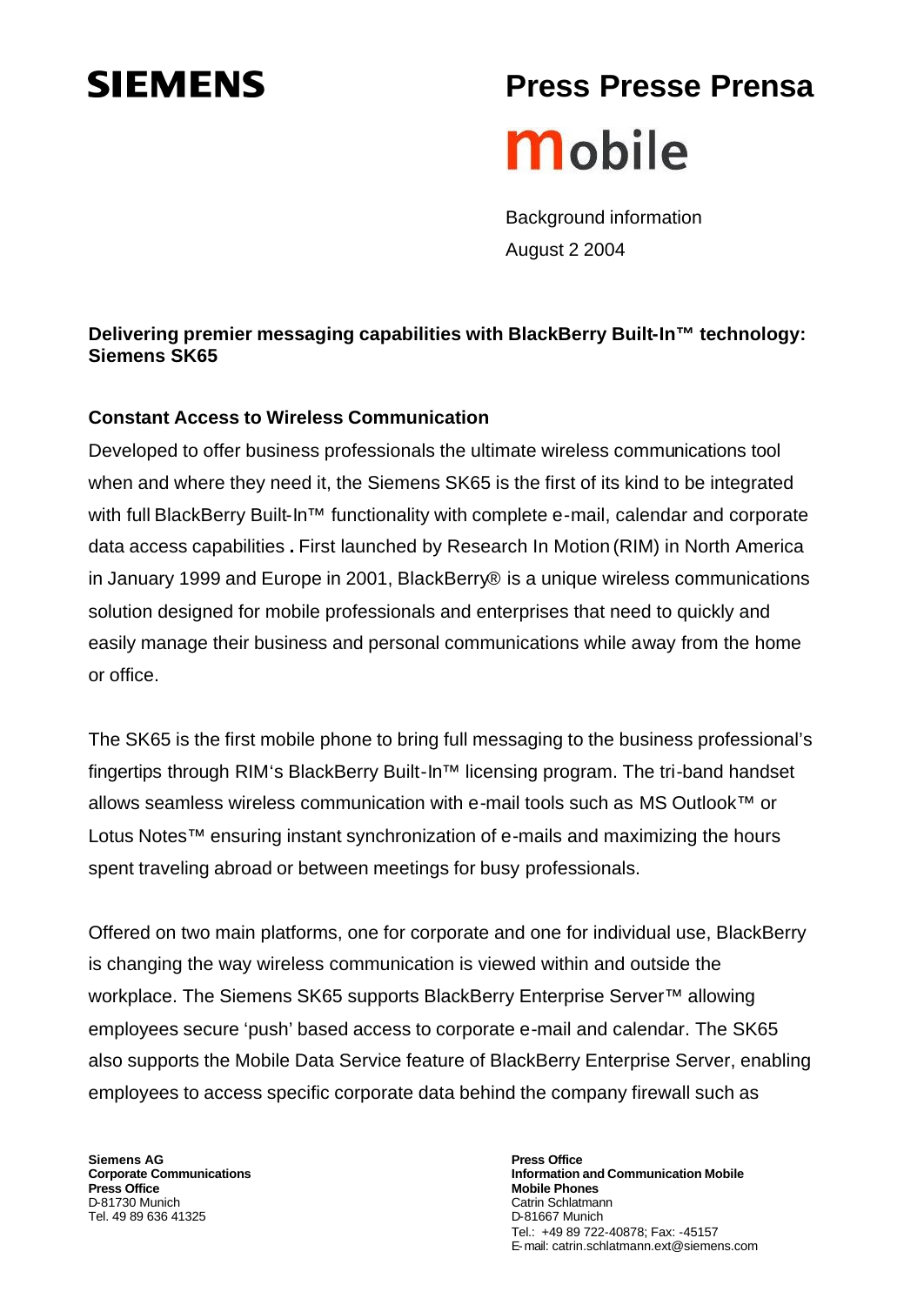intranet web pages, specific programmes and databases. Full synchronization with the main e-mail account and the personal calendar is supported.

BlackBerry Enterprise Server software integrates with Microsoft® Exchange, IBM Lotus® Domino™ and shortly also Groupwise. Siemens is also working closely with SAP to bring SAP Solutions for Mobile Business applications on SK65 to further increase business efficiency for joint customers.

The SK65 is connected to a GPRS system, enabling BlackBerry technology to allow secure e-mail, information and mobile phone communication. Any new messages arriving at a users' e-mail account are able to be 'pushed' from the Internet, onto the GPRS system and through to the mobile phone.

BlackBerry Web Client™ is also available on the SK65 handset. BlackBerry Web Client is designed for individual use and allows users to integrate their handset with up to 10 business or personal email accounts, using POP3/IMAP and/or mail forwarding. The BlackBerry Web Client service provides a new e-mail address for users of the SK65 and allows e-mail messages to be sent and received quickly and easily. The new e-mail account is a personal and private Internet/web-based e-mail address that stores all email messages.

#### **Security**

The connection between the BlackBerry server and the BlackBerry technology within the Siemens SK65 is extremely secure due to communications being Triple DES encrypted, producing protection for corporate users. The connection used within corporations allows the BlackBerry server to be installed behind the corporate firewall to ensure secure connection between the mobile phone and the company network. This is used in conjunction with the triple encrypted communications, providing the company and user with added security.

**Siemens AG Corporate Communications Press Office** D-81730 Munich Tel. 49 89 636 41325

**Press Office Information and Communication Mobile Mobile Phones** Catrin Schlatmann D-81667 Munich Tel.: +49 89 722-40878; Fax: -45157 E-mail: catrin.schlatmann.ext@siemens.com